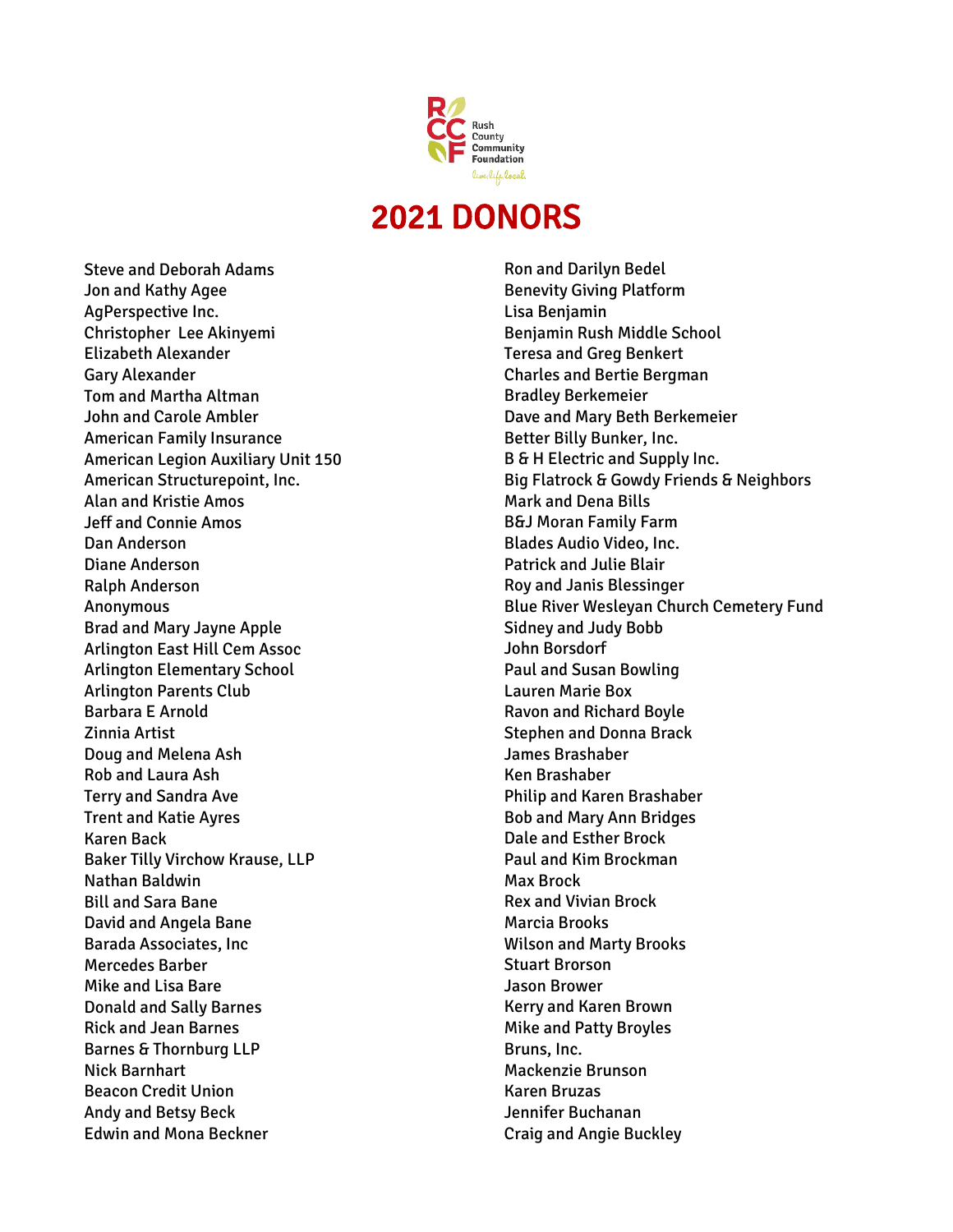Thelma Buening Kevin and Julie Burkett Kip and Debbie Burkett Tom and Janice Burkett Chris Burkhardt David and Debra Burkhardt Mary Beth Burklow Gayle Burrer John and Penny Busald David Bush John and Mary Byrne Camerons Tree Trimming & Removal LLC Campbell Brothers Auto, Inc Capitol City Fence Co Inc Barbara Cargill Lauren Perin and Carl Liggett Lisa Carpenter Joe and Mary Carroll Bruce and Kelley Carter Carthage Lions Club Louise Case Susie Case Saudia Casper CenterPoint Energy Foundation Central Indiana Hardware Co., Inc. Joe and Rosie Chance Joseph C Chapelle Judy Cheatham Anne Chestnut Church, Church, Hittle & Antrim CICF City of Rushville Lynne Clark C. Jack and Linda Clarkson Class of 1954 Milroy High School Class of 1980, Scott Morgan Gary and Eileen Clemons Dave and Dottie Clevenger Hillary J Close Judy Cloud Joe and Patty Colangelo Coleman Chapter No. 281 O.E.S. Wanda Cole Joe and Eleanor Columbe Community School Corporation of Eastern Hancock County Julie Connolly Kelly Connolly Phil and Denise Connolly Ken and Paula Cook

Sue Cook Garry and Connie Cooley Corner Coffee Club Corteva Employees Dave and Elaine Cottrell Jerry and Suzanne Cox Crim and Sons, Inc. Kim and Ann Curtis Verlin and Mary Jo Custer Phil and Linda Dalrymple Darin Wallace Chiropractic, Inc. Joyce Darnell Mike and Ashley Daubenspeck Chris and Christian Davenport Mark and Terrye Davidson Alan and Sara Davis Bruce and Shari Davis Dan Davis James and Donna Davis Jimmy and Sylvia Davis Marcia Davis Michael and Marla Davis Donald and Marilyn Davison Davis Towing and Recovery, Inc Don and June Dawson Dean and Patty Dearinger Deborah Ripberger CPA Jerry Delay Ken and Jeanne Delbridge Michael and Heather Denney Bob and Karen DeRenard Michele DeRolf Milan and Loraine Dexter Adam and Mary Dollarhide Terry and Linda Drake Betsy Riebsomer Draper Jane and Michael Drewes Ruth A. Drewes Diane Drozd Lawrence Duncan Adam and Julie Dunigan Barbara Dunker Mike and Teri Dunlavy Richard and Marilyn Dunn John and Marlene Durbin Lee Durkes Bob and Judy Dykstra Eagles Ladies' Auxiliary Mike and Nancy Eakins Shirley A. Earl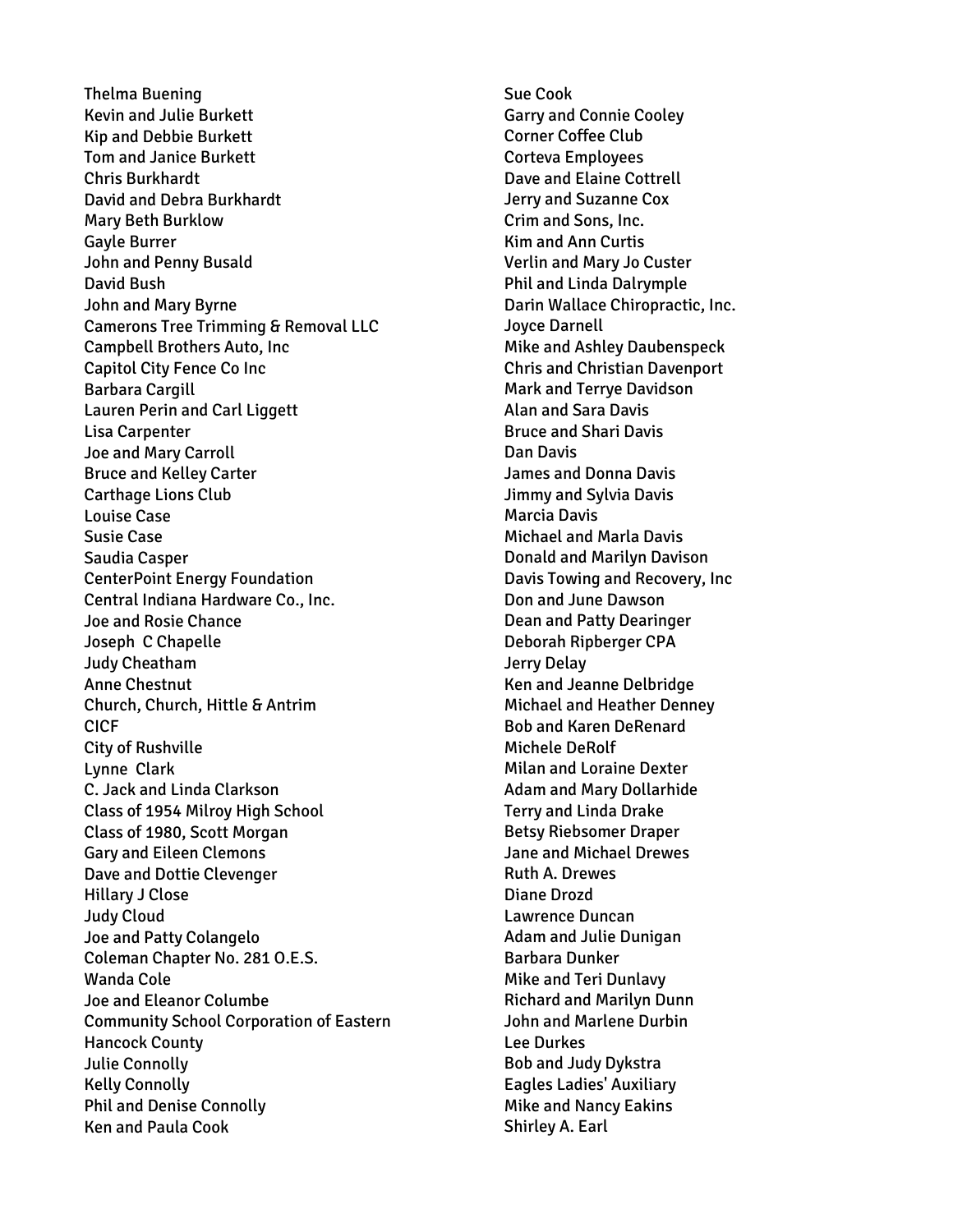East Central Indiana Board of Realtors Educational Furniture Harold and Peggy Edwards Ron and Linda Eineman Susan Emerick Emerson Climate Employees Robert Emme Rita Emsweller ERMCO Maria A Escalera Cory and Jennifer Evans Dennis and Mary Evans Falmouth Farm Supply Farm Credit Mid-America Phyllis Fecher Don and Hazel Feller Ann Fenimore Joni Fenimore Bart Fisher Joan FitzGibbon Jim and Jennifer Flanary Jonathan and Morgan Flanary Tom and Mary Floyd Alan and Robin Fogg Stephen P. Foley Marc and Susan Fooksman Warren Forgey Marilyn A. Forsythe Jim Foster Maribel Foster Sharlene Foster Mark and Laura Francesconi Sharon Frank Friends of Grant Brower Friends of Michael Keith Friends of Ward, Richardson and Corn Families Scholarship Fund Friends of Youth in Philanthropy A J and Karen Fry Jane Fry Paul and Suzanne Fry Marlene Fudge Julia S. Gard Kevin and Karen Gardner Shelly Gardner Jan Garrison David and Connie Geis Paul Giesting Kimber and Kathryn Ging Brian and Jenny Gipson

Girls at Barada Law Offices Dr. Suellen Goddard Joni Goins Elbert and Diane Gordon Sandy Gordon Kirk Grable Betty Ann Graff Carolyn Grass Linda Gray & Cathy Gosser Debra Gray Mike and Susan Gray Delores Green Gary and Ann Green Larry and Shari Green Matt and Stephanie Greenlee Green Sign Co Incorporated Bill and Sherri Griffis Amy Grote David and Marcy Grupenhoff Therese and William Grupenhoff Joseph and Robin Guidroz Bob and Melia Gulde Karmen Gulde Nicholas Gulde Aaron and Christina Gurley Barbara Haase Lisa Hackler Dean and Mary Fran Hadley Chad and Nikki Hageman Doug and Christy Hall Emma Hall John and Linda Hall Monica Hamill Carl and Barbara Harcourt John and Marcia Harcourt Ed and Mary Ann Harpring Frank and Karen Harpring Kyle Harpring Norbert and Bernie Harpring Jeff and Connie Jo Harris Kelsey Hart Harvest Supermarkets, Inc Ron and Deb Hassler Avis Morford Hawkins Marvin and Madonna Hedrick Mike and Patti Hedrick Rodney and Loretta Henderson Dennis and Sue Herbert J.D. and Kris Herbert Heather Herdrich Meckes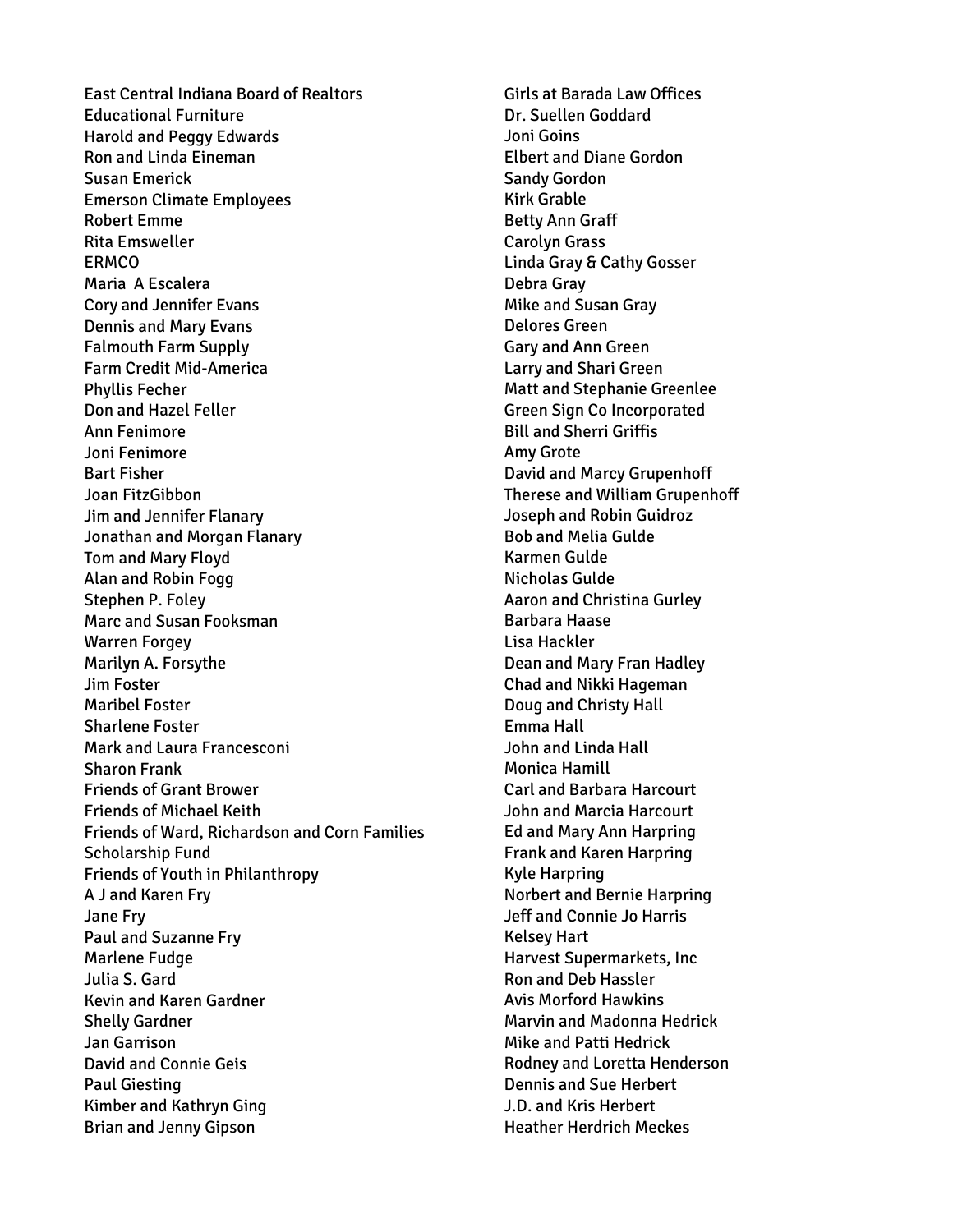William J. and Deborah Herdrich Deneen Hert Barbara Hibbeler Brian and Lori Hill Betsy Hiller Hillyard - Indiana Don Hinkle Jerry and Lucille Hinton Bob and Claudia Hoban Darren and Jennifer Hoeing Gary and Rose Hoeing Ken and Denise Hoeing Kevin and Pam Hoeing Mike and Denise Hoeing Hoeing Supply Amber Holland Donna Holland Roman and Donna Hood Rodney Houk Steve and Susan Houston Mike and Susan Howard Monty and Beverly Howell David and Susan Hubbell Max and Janice Hufferd Mary Huffman Dale and Lorraine Hughes David and Shirley Humphrey Amy and Abe Hunsberger Patricia Hunter Larry and Sarah Huskins Mardella L Huskins Ice Miller Indiana Department of Transportation Jeff and Julie Innis Lowell Innis Jr Intat Precision, Inc Dr. Bob and Karen Jackman Jackman's Animal Clinic, P.C. Diana Sue Jacob Mark and Bridey Jacobi Lane James John and Cheri Janssen Ron and Melanie Jarman Jason Kuhn Golf Scramble JCB J. D. Restaurants, Inc Allison Jecker Carolyn Jessup Helen Jinks Barbara Johnson

Larry and Ginny Johnson Marvin Johnson Susan Judd Dr. George Kabalka John Kaiser Randal J Kaltenmark Sarah Harpring Kantor Kappa Kappa Kappa Inc. Bart Karwath Mike and Linda Kavanaugh Katy Keck Judy Keifer Carolyn Keith Kerry and Trudi Ellison Kendall Kendalls' Stock Farm, Inc. Darren and Kayla Kessler Michele Kessler Janet Kile Kevin and Marsha Kile Martha Killin Phil and Michele King Don and Cathy Kirk William and Iola Kirkendall Velma Knecht Ted and Ruth Koelmel Ronald Kovener KPMG U.S. Foundation, Inc. Delbert and Cheryl Kramer Debbie Krieg Kroger Galen and Mae Krumme Phillip Kuhn and Tai Morrell Billy and Gina Kuhn Dwain and Linda Kuhn John and Evonne Kuhn Ed Kuhnline William and Vicki Kuhn Alison Kwolek Rick and Erin Kwolek William G. Lacy Elizabeth Laird Faith Laird Tony and Kerri Laird Doug and Chris Laker Davy P. Lakkamsani Lancer + Beebe, LLC David and Robin Land Sande Land Lanette Quality Eng. & Metrics Sara Gaar Laughlin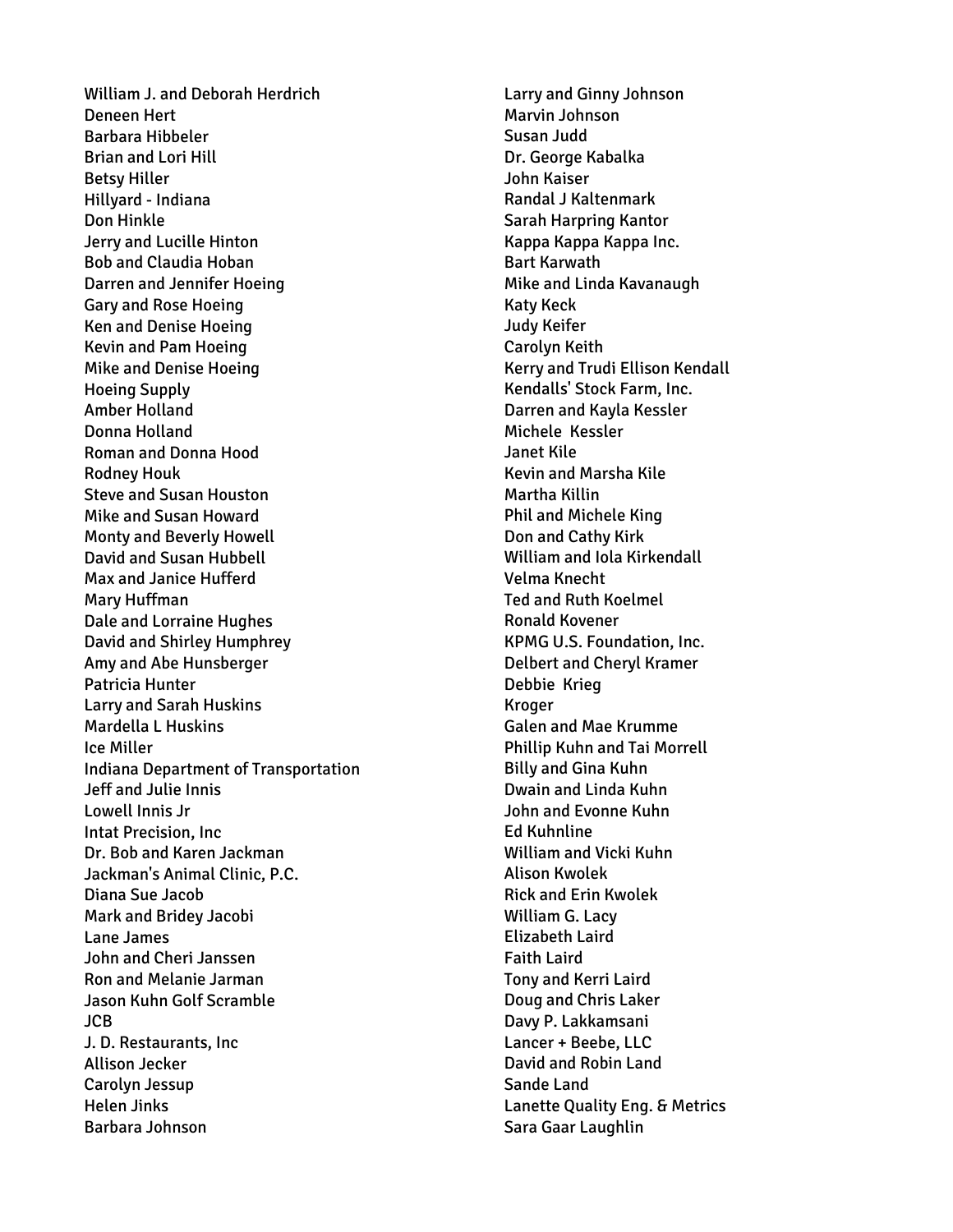Lonnie and Cecilia Layman Allen and Kris Leising Jo Ann Leising Brett Leisure Dean and Julie Leisure Nick and Suzanne Leisure Phil Leisure Jeremy and Hannah Lemmons Bruce and Linda Levi Chris Levi Ron and Cora Lienemann Lois Liggett Mark and Mary Liggett Lilly Endowment Inc Richard Lindeman Joan S. Lines Becky Linville Larry and Martha Lloyd Tim and Janis Long Gary Lortz Jay and Christie Love Lynn Love Jim Lovett Tom and Pat Lux Ed and Betty Lyskowinski Chester and Carolyn Maciejewski Kevin and Julie Mahan Mike and Mindy Mahan David and Barbara Malson Charles Maples Frank and Gracie Marlatt Doug and Melissa Marlow Tim and Darlene Marlow Becky Marschand Keith and Kristina Marshall Marylu Marshall Lawrence and Marlene Martz Marlene M Martz Ken and Sue Masters Doug and Lonnie May Jerry and Ruth May Margaret McCarty Kelly and Susie McClure Tim and Lori McCord Anita Ewbank McCrory Jeremy and Jennifer McDaniel Kathleen McDaniel Mike and Cindy McDaniel Randal McDaniel Aaron and Cindy McDonald

Jan Wittenborn McNulty Thomas and Dianne Medd James and Kellie Meer Matt Meer Robert and Susan Meer Diana Meo Vincent and Rya Meo Brenda Merrell Timothy Messer Ed and Connie Meyer John and Dixie Meyer Fred and Mary Meyers Kevin Miccichi Midwest Transit Equipment, Inc. Alexander and Cassidy Miller Dianne Miller Doug and Judy Miller Evelyn Miller Jacob Miller Mark and Lisa Miller Milroy Economic Development Corporation Milroy Elementary School Greg and Marsha Mings Jeff A. Mitchell Mike Mitchell Phil and Nancy Mitchell James and Patricia Moffett Bettie Mohr and Don Collins Gerald and Anita Mohr Holly Mohr Roy and Marilyn Mohr Cindy Montgomery Devon and Christine Moon Penny Moore Philip W. Moore Jay Moorman Ann and Bill Moreau Phillip and Jamie Morgan and Family Eber and Sally Morgan Jeff and Rita Morgan Scott and Melinda Morgan John and Deloris Morris Boyd Mosley Dan and Susan Moster Moster Mortuary Tom and Edna Moster Mu Kappa Kappa Gamma House Board Marti Mullis John and Joann Mull Larry Mull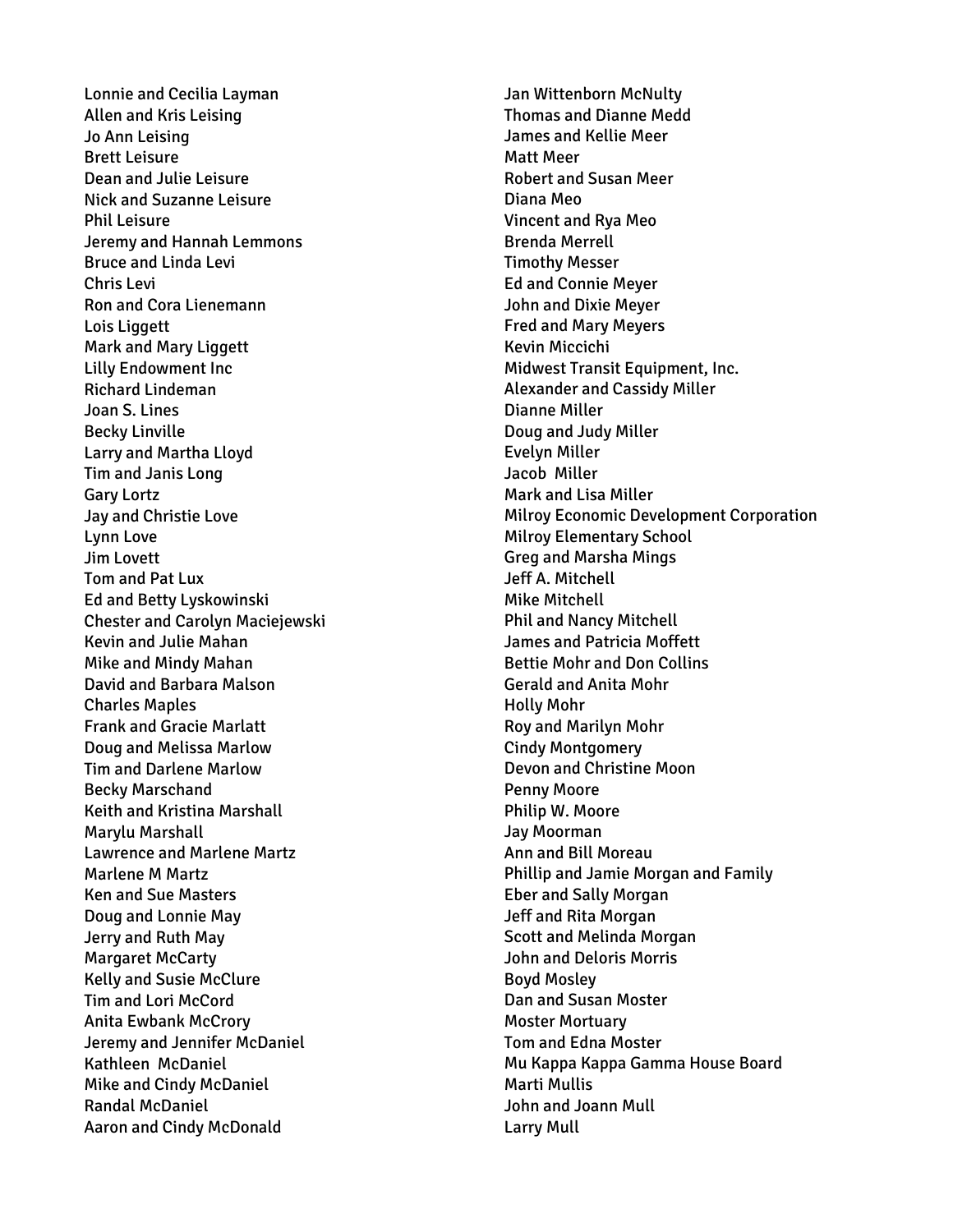William F. Murphy Jerry and Sue Nadin NARFE Chapter 813 Mike and Kim Neeb Morris and Denise Neeb Judy Nelson Tim and Dawn Netherly Tyrone and Sue Netherly Network for Good Alberta Neuman Scott and Nancy Newbold Binnie Newkirk Kaye Newkirk New Salem Lions Club Charles and Jane Niccum Mark and Monica Niccum Steve and Susan Nickels Tim and Andrea Niedenthal Darren and Sandy Niehoff David and Lori Niehoff Jim and Katie Niehoff Ralph and Jan Niehoff Connie Nierste Randy and Judy Nigh Sharon Nobbe Noble Niters Home Ec Club Jeff and Brigette Nolting Warren and Bobbie Norris Melanie Norton N & S Cleaning Service, Inc Max and Mary Oldham Daniel and Elizabeth Orr Martha E. Oster Connerly Pete Osting Otto's Parking Marking Company Sonia Chacon Patrick Jo Ann Patterson Jim Payne Performance Services, Inc. Keith and Kim Perin Charles K Petry Petry Family Farms LLC Kay Petry Denise Phares Phillips & Meyers Funeral Home Thomas Piles Pioneer Engineers Club of Indiana Pizza King Chris and Amy Meyer Ploeger Kyle and Teresa Poindexter

Amylou Porter Barbara Powers Fred Powers John and Cindy Powers Carolyn Price Psi Iota Xi - Zeta Tau Chapter, Milroy Purdue Extension Rush County Jeffery and Julie Qualkinbush Duane and Sheri Raab Gary and Karla Ralston James and Paula Ramelis Debbie Rankin Shelley Raper Charles Ray RCHS Faculty and Staff Barbara Reed Ron and Linda Yager Reed David and Rita Reeves RHS Class of 1960 RHS Class of 1962, Judith Kaye Newkirk RHS Class of 1964 RHS Class of 1965 Remembrance Cinda Rice Brown Dwight and Joan Rice Anna Jo Richards Loren and Linda Richards Cindy Richter Mark and Laura Ricke Daniel and Rebecca Riley Erica Ripberger Jana Risselman Claire Rivron R. L. Coon Excavating, Inc. Steve and Jennifer Roach Erv Roberts Nancy Robertson William and Patricia Rockwell Pauline Roell Chadd and Kay Rogers Jeff Rohrman Anne Marie Rosario Joe and Lanie Rose Mary Rosfeld Paul Rosfeld Lisa Ross Andy and Misty Royalty Marshall and Erin Royalty Rush AIC Recovery Housing, Inc. Rush County Agricultural Association Rush County Courthouse Employees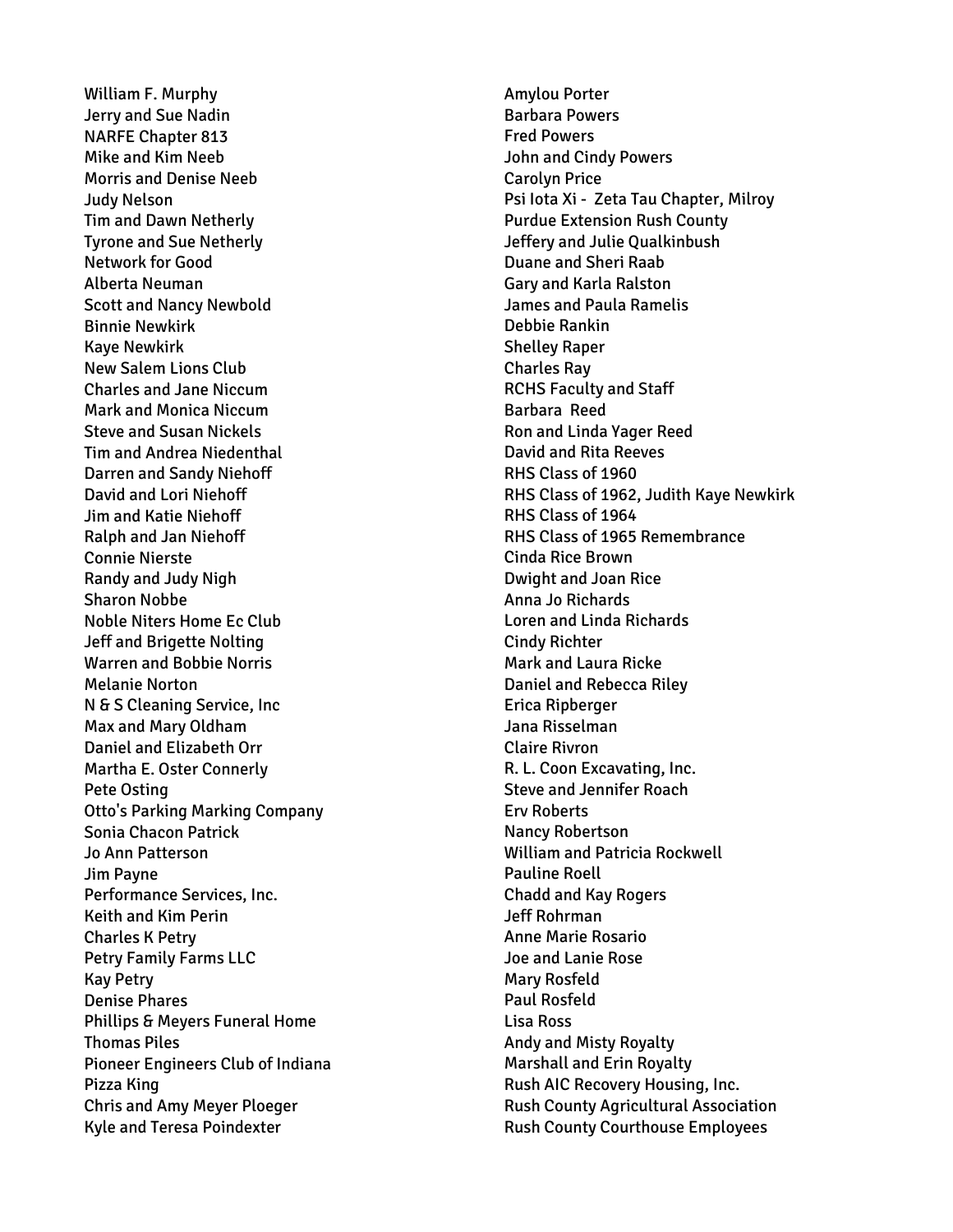Rush County Genealogical Society Rush County Schools Rush Memorial Hospital RushShelby Energy Rushville Elementary School East Rushville Elementary School West Rushville FFA Rush Warehousing LLC Brian P Russell Jennifer K Sammons Penny Sams Jatinder -Bir Sandhu Rudy Sapp Eleanor Satterfield Saucer Tossers Disc Golf Club Mick Saunders Robert and Melissa Schilling John and Jamie Schroeder David and Toni Schultz Richard and Patricia Schultz David and Kay Scott Cynthia Searfoss Sheri Seeley Fred Selm Tom and Laura Seufert Dan and Kim Shanahan Diane Waits Shanahan Shares, Inc. Richard and Sue Sharpe Brian and Heather Sheehan David and Christy Sheehan Kathleen Sheehan Mary Sheehan Shelby County Co -Op Tom Shelton Ron and Jonita Shields David and Carole Norris Shortle Myron and Terri Shouse Tim Shuppert Dr. Steve and Cindy Sickbert Ross Sickbert Greg and Beth Douglass Silcox Steve Simmermeyer Lossie Simpson Tom and Anita Simpson Jerry Sitton Tom and Karla Skeen Jagadey and Cathy Skipper Ed and Denise Small Kevin and Jane Smiley

Carolyn and David Smith Daniel Smith Donna R Smith Glenda Smith Karen Smith Libby Smith Mike and Carolyn Smith Philip and Elizabeth Smith Smith's Carpet and Furniture Tim and Mary Lynn Smith Kevin and Marcia Snyder Tom Solomon Lianne Somerville Dale and Carolyn Sorber Bernard Spaeth Bernard and Lisa Spaeth David and Debbie Spaeth James and Darlene Spaeth Keith and Caroline Spaeth Louis and Kay Spaeth Richard and Regina Spaeth Robert and Jeanie Spaeth Michael and Janet Sparks Kevin and Marilyn Spilman Judy Springmire Michele Sprinkle Mark and Jana Spurlin Shirlee Spurlin Carol Stagg Stagg's Dairy Treat and Restaurant Kirk and Judy Stahl George and Jerry Stamm Nancy Stamm Ken and Jean Stanley Tim & Kelly Stanley Lou Starkey Lois Steele Philip and Elaine Steele Dan and Kathy Stephens Steve R. Sickbert, OD Tom and Barbara Stiers Kevin and Becky Stone Don and Sharon Stoten Larry Stout Jessica Strack William and Debra Strickland Bill and Carol Strode Stan and Brenda Studebaker John and Carol Stumpf Jack Sturgeon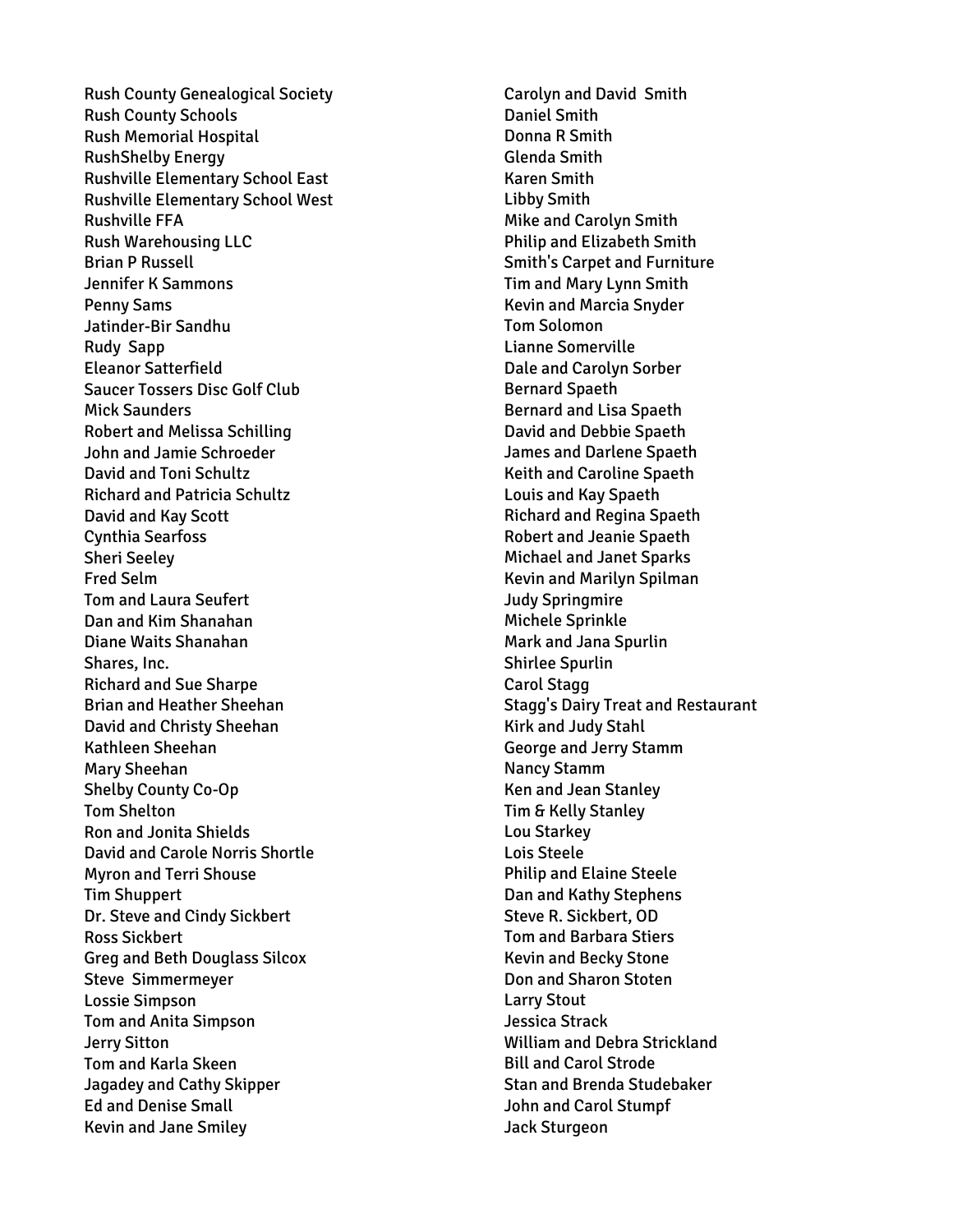Brian and Regina Sutter Steve and Mardeana Suttle Paul and Karen Sutton Mike Swain Bill and Donna Swigart Dr. J. Andrew and Cindy Taff Makayla Tague Mark and Jane Tarpey Phillip Tevis The Buchanan Family Foundation The Community Foundation of Jackson County The Open Resource The Shampoo Bowl Ami Marqua Thomas Bill and Jane Kay Thomas Dotty Jean Thomas Nancy Thomas Doug Thompson Terry and Susan Tillett Lucinda Todd Doug and Ann Toothman Nathan and Ann Tormoehlen Alfonso and Mary Torres Trina Tracy Treasurer of Rush County Kyle and Anne Tressler Rebecca J Truster DeeAnna Tucker Joyce Ellen Turner Turnkey Mechanical & Electrical Corp. Jim and Rexanne Ude Union Savings and Loan Association Frank and Caroline Urbahns Glenn and Edith Vanarsdall Matt and Jamie Vance Topher and Jenni Vance Mark and Terry VanNatta Matt and Arlynn VanPaepeghem Veatch Family Limited Partnership II Marcus and Cynthia Veatch Marvin and Elizabeth Veatch Shirley Veilleux Dena Vittorio and Dennis Simmons J B and Mindy Vogel Mike and Sarah Beth Volk Sharon Wadsworth DelMonte and Donna Wagner Eric and Lisa Wagoner Bob and Pam Waits Ken and Arla Waits

Judy Walker Teresa Ward Darrin and Jennifer Warner Donna S Wayt Cindy Weidner Darrell and Penny Weidner Susan Weidner Ryan and Alexa Welborn Ron and Marsha Westerfeld Barbara White Mark and Diana White Mary Lib White Nick White Stephen and Ann White Susan M White James Wicker J D and Bec Wicker Melba Wicker Adam and Lisa Wiley Michael and Amy Wiley Frank and Davina Wilhelm Susan Wilhelm Jennifer Wilkinson Larry and Myra Wilkinson Kevin and Terri Willard Dr. John and Debby Williams Jan Williams Rick and Betsy Williams David Willkie Frank Willkie David and Jennifer Wilson Foster and Brenda Wilson John Wilson Roger and Teresa Wilson Sharon Wilson Adam and Stacy Winkler Norman and Priscilla Winkler Lisa Winship Ross and Alisa Winters Wissing-Norris Clear View Farms Realty Corp Wolf Theatres Ivan and Sharon Wooley Teresa M Wright-Kester Tim and Cathy Wright Alfred and Eleanor Yager Carol Yager Don and Kim Yager Kathleen Yager Marilyn Yager Carole Houston Yeend